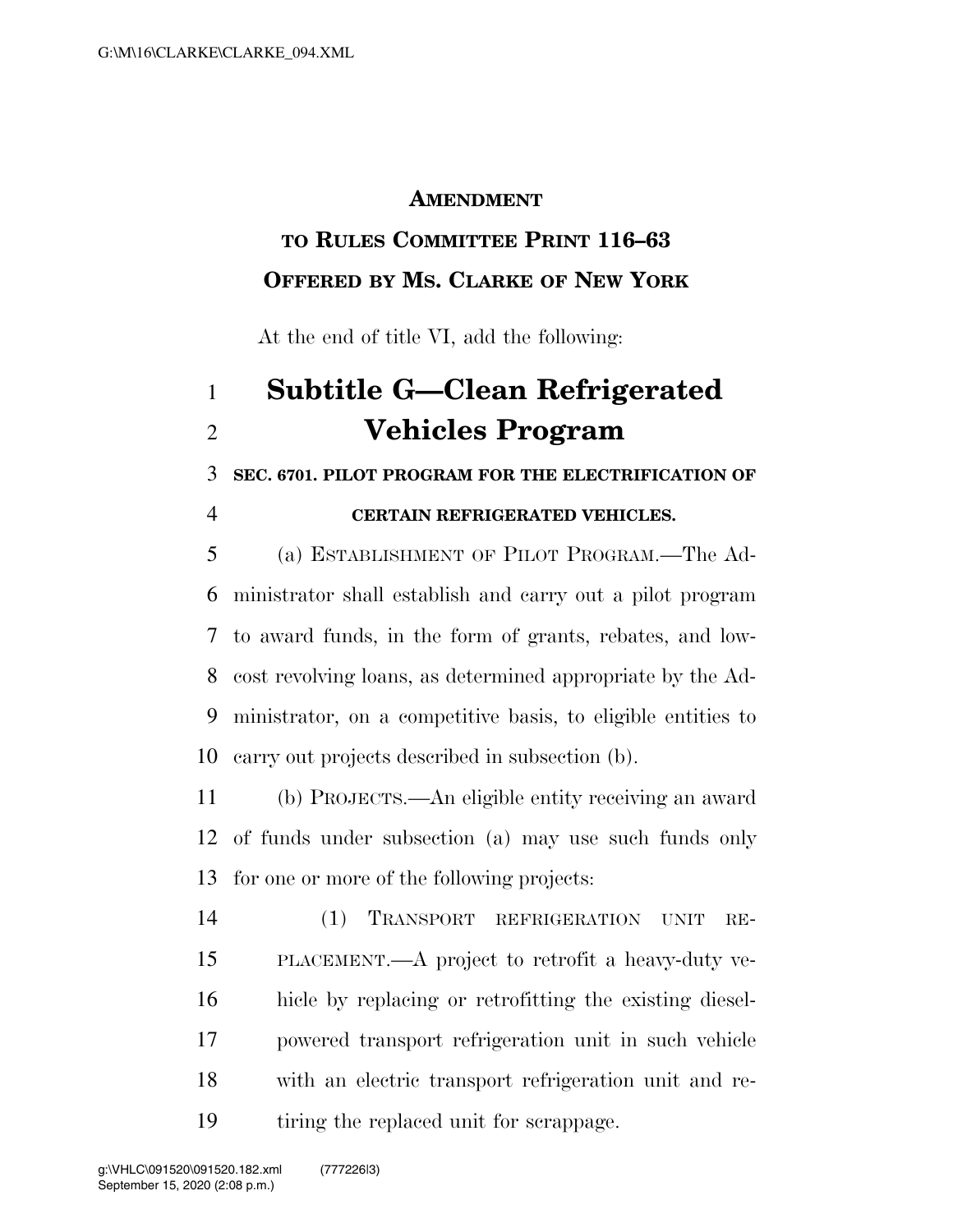| $\mathbf{1}$   | (2)<br>SHORE<br>POWER INFRASTRUCTURE.—A                 |
|----------------|---------------------------------------------------------|
| $\overline{2}$ | project to purchase and install shore power infra-      |
| 3              | structure or other equipment that enables transport     |
| $\overline{4}$ | refrigeration units to connect to electric power and    |
| 5              | operate without using diesel fuel.                      |
| 6              | (c) MAXIMUM AMOUNTS.—The amount of an award             |
| 7              | of funds under subsection (a) shall not exceed—         |
| 8              | $(1)$ for the costs of a project described in sub-      |
| 9              | section $(b)(1)$ , 75 percent of such costs; and        |
| 10             | $(2)$ for the costs of a project described in sub-      |
| 11             | section (b) $(2)$ , 55 percent of such costs.           |
| 12             | (d) APPLICATIONS.—To be eligible to receive<br>an       |
| 13             | award of funds under subsection (a), an eligible entity |
| 14             | shall submit to the Administrator—                      |
| 15             | $(1)$ a description of the air quality in the area      |
| 16             | served by the eligible entity, including a description  |
| 17             | of how the air quality is affected by diesel emissions  |
| 18             | from heavy-duty vehicles;                               |
| 19             | $(2)$ a description of the project proposed by the      |
| 20             | eligible entity, including—                             |
| 21             | (A) any technology to be used or funded by              |
| 22             | the eligible entity; and                                |
| 23             | (B) a description of the heavy-duty vehicle             |
| 24             | or vehicles of the eligible entity, that will be ret-   |
| 25             | rofitted, if any, including—                            |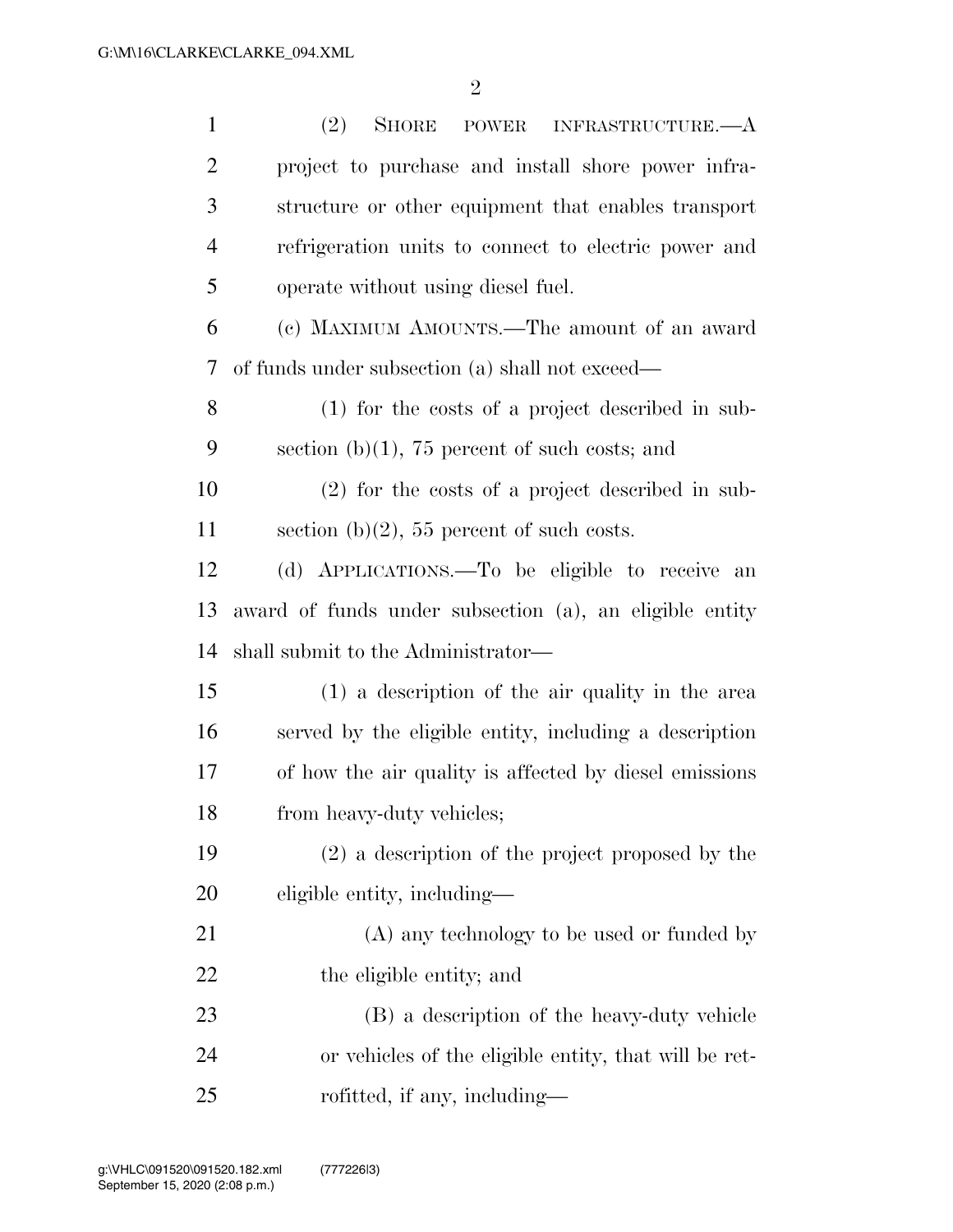| $\mathbf{1}$   | (i) the number of such vehicles;                          |
|----------------|-----------------------------------------------------------|
| 2              | (ii) the uses of such vehicles;                           |
| 3              | (iii) the locations where such vehicles                   |
| $\overline{4}$ | dock for the purpose of loading or unload-                |
| $\mathfrak{S}$ | ing; and                                                  |
| 6              | (iv) the routes driven by such vehicles,                  |
| 7              | including the times at which such vehicles                |
| 8              | are driven;                                               |
| 9              | (3)<br>an estimate of the cost of the proposed            |
| 10             | project;                                                  |
| 11             | $(4)$ a description of the age and expected life-         |
| 12             | time control of the equipment used or funded by the       |
| 13             | eligible entity; and                                      |
| 14             | provisions for the monitoring<br>(5)<br>and               |
| 15             | verification of the project including to verify           |
| 16             | scrappage of replaced units.                              |
| 17             | (e) PRIORITY.—In awarding funds under subsection          |
|                | 18 (a), the Administrator shall give priority to proposed |
| 19             | projects that, as determined by the Administrator—        |
| 20             | (1) maximize public health benefits;                      |
| 21             | $(2)$ are the most cost-effective; and                    |
| 22             | (3) will serve the communities that are most              |
| 23             | polluted by diesel motor emissions, including com-        |
| 24             | munities that the Administrator identifies as being       |
| 25             | in either nonattainment or maintenance of the na-         |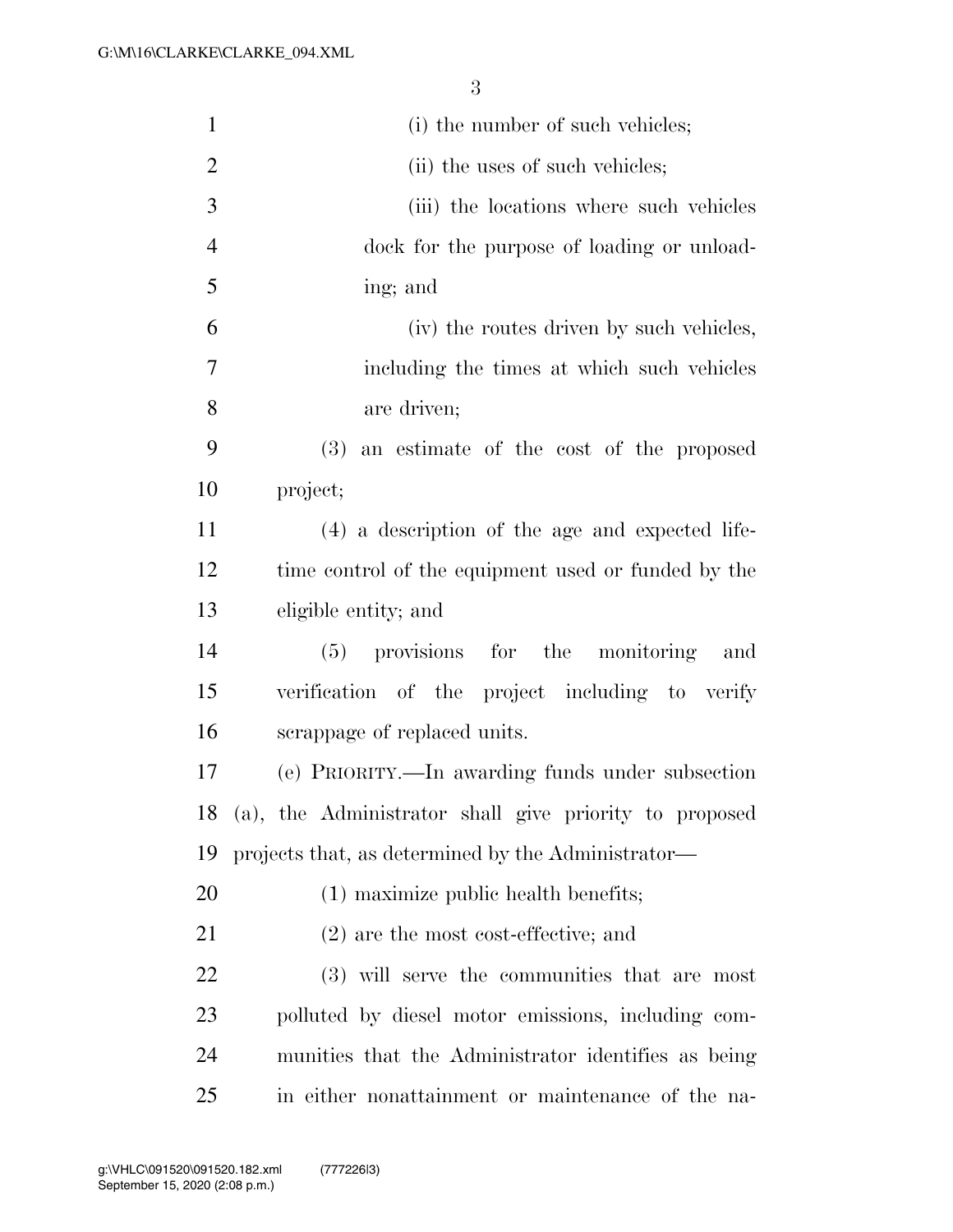| $\mathbf{1}$   | tional ambient air quality standards for a criteria        |
|----------------|------------------------------------------------------------|
| $\overline{2}$ | pollutant, particularly for—                               |
| 3              | $(A)$ ozone; and                                           |
| $\overline{4}$ | (B) particulate matter.                                    |
| 5              | (f) DATA RELEASE.—Not later than 120 days after            |
| 6              | the date on which an award of funds is made under this     |
| 7              | section, the Administrator shall publish on the website of |
| 8              | the Environmental Protection Agency, on a downloadable     |
| 9              | electronic database, information with respect to such      |
| 10             | award of funds, including—                                 |
| 11             | (1) the name and location of the recipient;                |
| 12             | $(2)$ the total amount of funds awarded;                   |
| 13             | (3) the intended use or uses of the awarded                |
| 14             | funds;                                                     |
| 15             | (4) the date on which the award of funds was               |
| 16             | approved;                                                  |
| 17             | (5) where applicable, an estimate of any air pol-          |
| 18             | lution or greenhouse gas emissions avoided as a re-        |
| 19             | sult of the project funded by the award; and               |
| 20             | $(6)$ any other data the Administrator deter-              |
| 21             | mines to be necessary for an evaluation of the use         |
| 22             | and effect of awarded funds provided under this sec-       |
| 23             | tion.                                                      |
| 24             | (g) REPORTS TO CONGRESS.—                                  |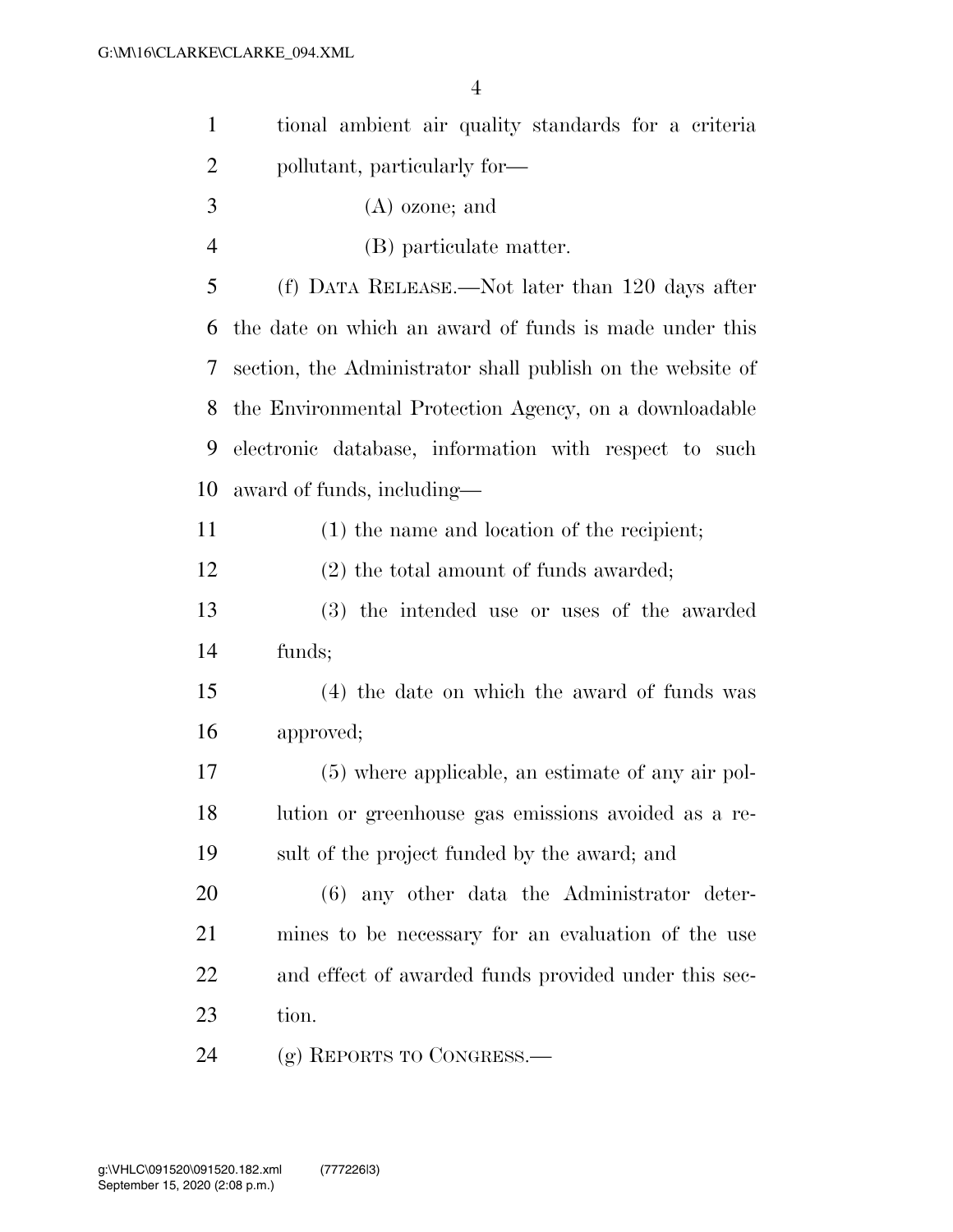| $\mathbf{1}$   | (1) ANNUAL REPORT TO CONGRESS.—Not later              |
|----------------|-------------------------------------------------------|
| $\overline{2}$ | than 1 year after the date of the establishment of    |
| 3              | the pilot program under this section, and annually    |
| $\overline{4}$ | thereafter until amounts made available to carry out  |
| 5              | this section are expended, the Administrator shall    |
| 6              | submit to Congress and make available to the public   |
| 7              | a report that describes, with respect to the applica- |
| 8              | ble year—                                             |
| 9              | (A) the number of applications for awards             |
| 10             | of funds received under such program;                 |
| 11             | (B) all awards of funds made under such               |
| 12             | program, including a summary of the data de-          |
| 13             | scribed in subsection (f);                            |
| 14             | (C) the estimated reduction of annual                 |
| 15             | emissions of air pollutants regulated under sec-      |
| 16             | tion 109 of the Clean Air Act (42 U.S.C.              |
| 17             | 7409), and the estimated reduction of green-          |
| 18             | house gas emissions, associated with the awards       |
| 19             | of funds made under such program;                     |
| 20             | (D) the number of awards of funds made                |
| 21             | under such program for projects in communities        |
| 22             | described in subsection $(e)(3)$ ; and                |
| 23             | (E) any other data the Administrator de-              |
| 24             | termines to be necessary to describe the imple-       |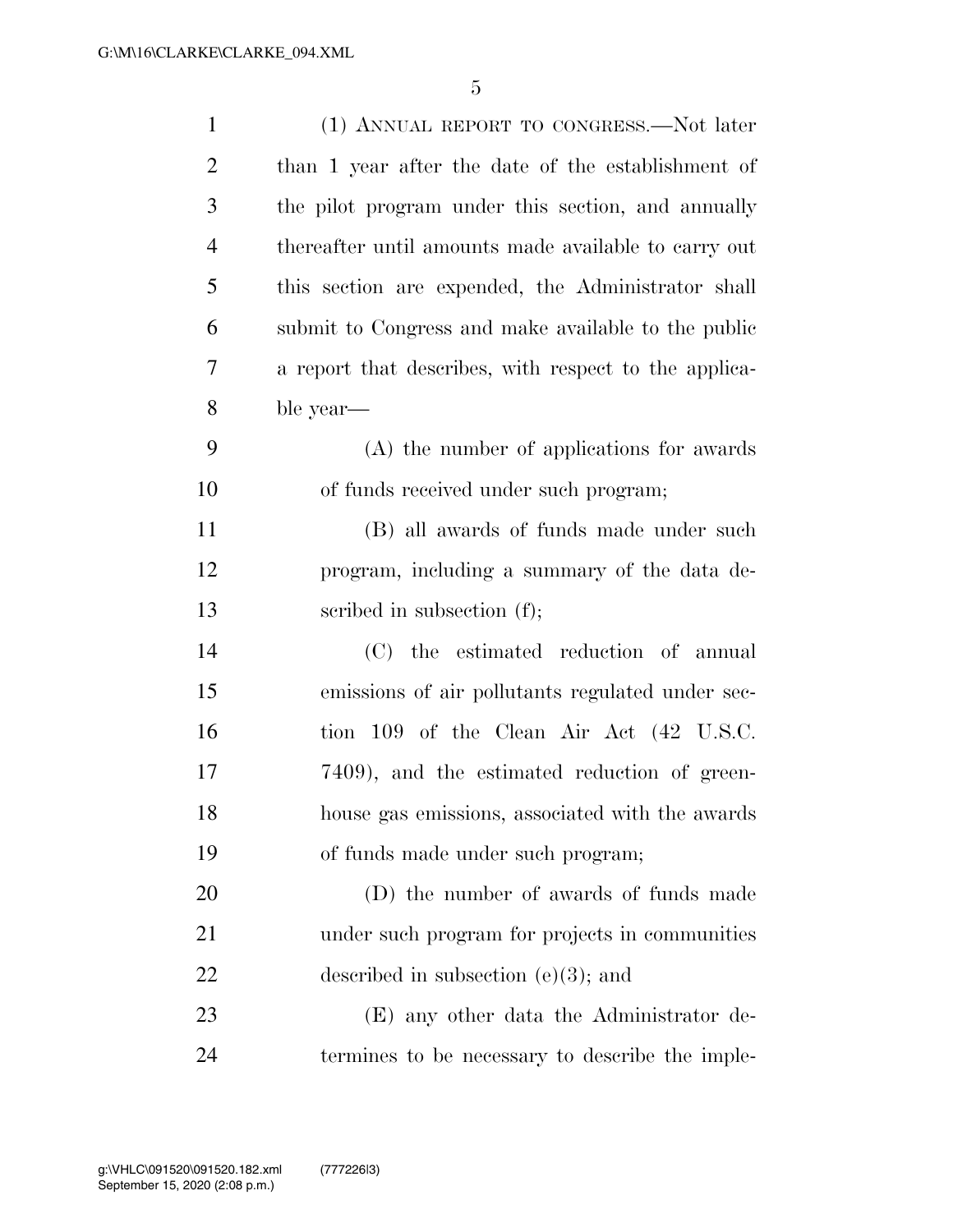| $\mathbf{1}$   | mentation, outcomes, or effectiveness of such         |
|----------------|-------------------------------------------------------|
| $\overline{2}$ | program.                                              |
| 3              | (2) FINAL REPORT.—Not later than 1 year               |
| $\overline{4}$ | after amounts made available to carry out this sec-   |
| 5              | tion are expended, or 5 years after the pilot program |
| 6              | is established, whichever comes first, the Adminis-   |
| 7              | trator shall submit to Congress and make available    |
| 8              | to the public a report that describes—                |
| 9              | (A) all of the information collected for the          |
| 10             | annual reports under paragraph $(1)$ ;                |
| 11             | (B) any benefits to the environment or                |
| 12             | human health that could result from the wide-         |
| 13             | spread application of electric transport refrig-      |
| 14             | eration units for short-haul transportation and       |
| 15             | delivery of perishable goods or other goods re-       |
| 16             | quiring climate-controlled conditions, including      |
| 17             | in low-income communities and communities of          |
| 18             | color;                                                |
| 19             | (C) any challenges or benefits that recipi-           |
| 20             | ents of awards of funds under such program re-        |
| 21             | ported with respect to the integration or use of      |
| 22             | electric transport refrigeration units and associ-    |
| 23             | ated technologies;                                    |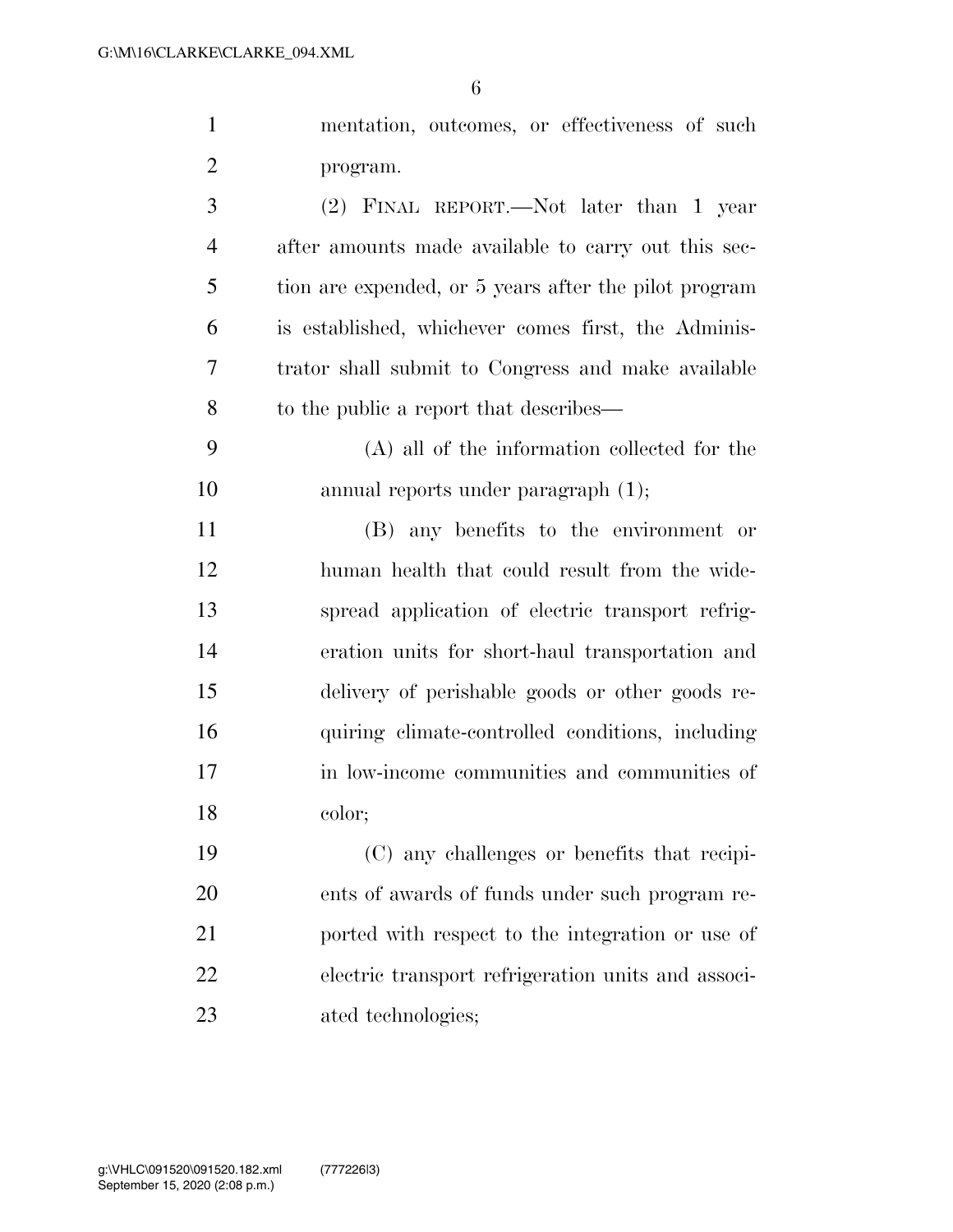(D) an assessment of the national market potential for electric transport refrigeration units; (E) an assessment of challenges and op- portunities for widespread deployment of elec- tric transport refrigeration units, including in urban areas; and

 (F) recommendations for how future Fed- eral, State, and local programs can best support the adoption and widespread deployment of electric transport refrigeration units.

(h) DEFINITIONS.—In this section:

 (1) ADMINISTRATOR.—The term ''Adminis- trator'' means the Administrator of the Environ-mental Protection Agency.

 (2) DIESEL-POWERED TRANSPORT REFRIGERA- TION UNIT.—The term ''diesel-powered transport re- frigeration unit'' means a transport refrigeration unit that is powered by an independent diesel inter-nal combustion engine.

 (3) ELECTRIC TRANSPORT REFRIGERATION UNIT.—The term ''electric transport refrigeration unit'' means a transport refrigeration unit in which the refrigeration or climate-control system is driven by an electric motor when connected to shore power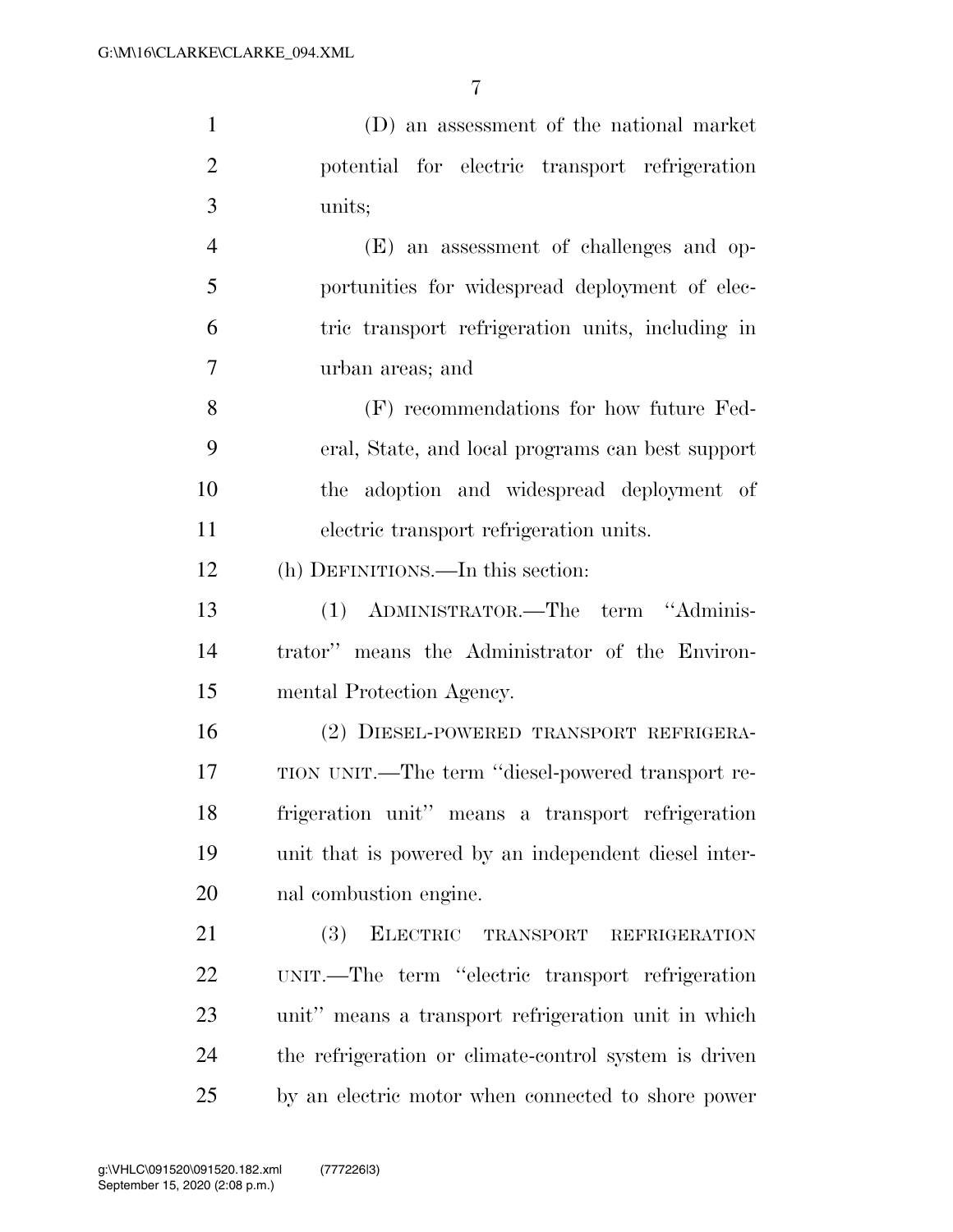| $\mathbf{1}$   | infrastructure or other equipment that enables        |
|----------------|-------------------------------------------------------|
| $\overline{2}$ | transport refrigeration units to connect to electric  |
| 3              | power, including all-electric transport refrigeration |
| $\overline{4}$ | units, hybrid electric transport refrigeration units, |
| 5              | and standby electric transport refrigeration units.   |
| 6              | (4) ELIGIBLE ENTITY.—The term "eligible enti-         |
| $\overline{7}$ | $ty''$ means—                                         |
| 8              | (A) a regional, State, local, or Tribal agen-         |
| 9              | cy, or port authority, with jurisdiction over         |
| 10             | transportation or air quality;                        |
| 11             | (B) a nonprofit organization or institution           |
| 12             | $that$ —                                              |
| 13             | (i) represents or provides pollution re-              |
| 14             | duction or educational services to persons            |
| 15             | organizations that own or operate<br>0r               |
| 16             | heavy-duty vehicles or fleets of heavy-duty           |
| 17             | vehicles; or                                          |
| 18             | (ii) has, as its principal purpose, the               |
| 19             | promotion of air quality;                             |
| 20             | (C) an individual or entity that is the               |
| 21             | owner of record of a heavy-duty vehicle or a          |
| 22             | fleet of heavy-duty vehicles that operates for the    |
| 23             | transportation and delivery of perishable goods       |
| 24             | or other goods requiring climate-controlled con-      |
| 25             | ditions;                                              |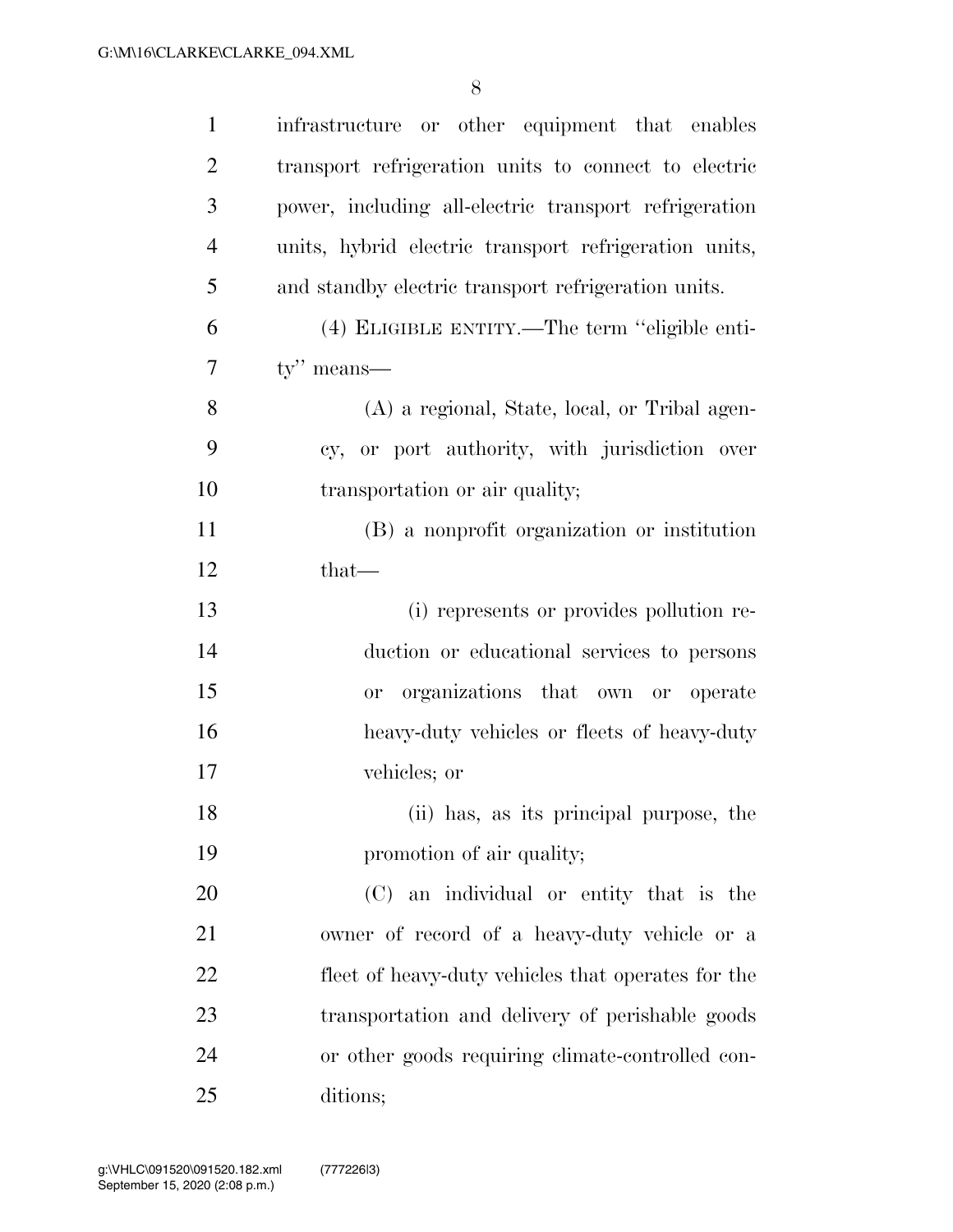| $\mathbf{1}$   | (D) an individual or entity that is the            |
|----------------|----------------------------------------------------|
| $\overline{2}$ | owner of record of a facility that operates as a   |
| 3              | warehouse or storage facility for perishable       |
| $\overline{4}$ | goods or other goods requiring climate-con-        |
| 5              | trolled conditions; or                             |
| 6              | (E) a hospital or public health institution        |
| 7              | that utilizes refrigeration for storage of perish- |
| 8              | able goods or other goods requiring climate-con-   |
| 9              | trolled conditions.                                |
| 10             | (5) HEAVY-DUTY VEHICLE.—The term "heavy-           |
| 11             | duty vehicle" means—                               |
| 12             | $(A)$ a commercial truck or van—                   |
| 13             | (i) used for the primary purpose of                |
| 14             | transporting perishable goods or other             |
| 15             | goods requiring climate-controlled condi-          |
| 16             | tions; and                                         |
| 17             | (ii) with a gross vehicle weight rating            |
| 18             | greater than $6,000$ pounds; or                    |
| 19             | (B) an insulated cargo trailer used in             |
| 20             | transporting perishable goods or other goods re-   |
| 21             | quiring climate-controlled conditions<br>when      |
| 22             | mounted on a semitrailer.                          |
| 23             | (6) SHORE POWER INFRASTRUCTURE.—The                |
| 24             | term "shore power infrastructure" means electrical |
| 25             | infrastructure that provides power to the electric |